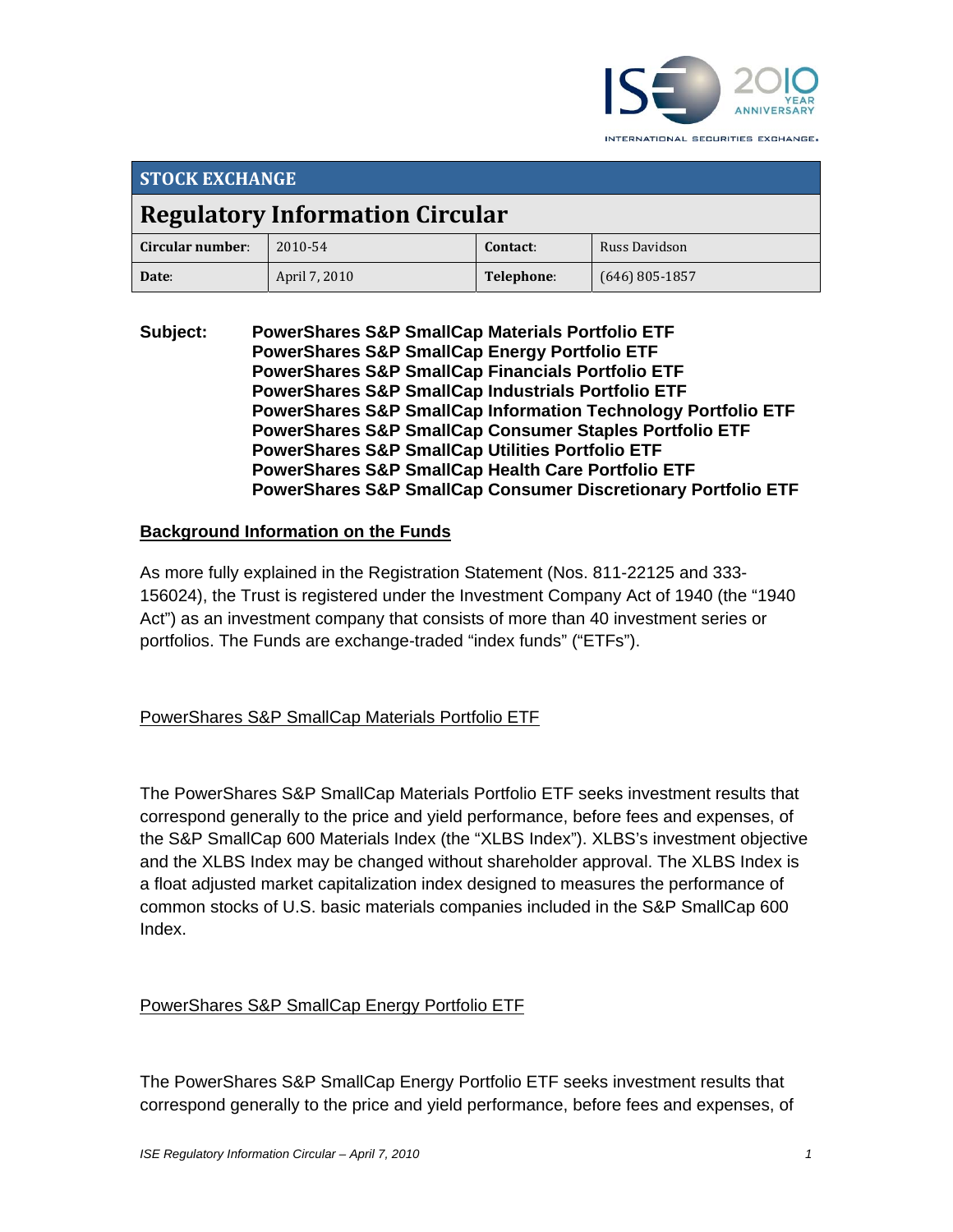

the S&P SmallCap 600 Energy Index (the "XLES Index"). XLES's investment objective and the XLES Index may be changed without shareholder approval. The XLES Index is a float adjusted market capitalization index designed to measures the performance of common stocks of U.S. energy companies included in the S&P SmallCap 600 Index.

### PowerShares S&P SmallCap Financials Portfolio ETF

The PowerShares S&P SmallCap Financials Portfolio ETF seeks investment results that correspond generally to the price and yield performance, before fees and expenses, of the S&P SmallCap 600 Financials Index (the "XLFS Index"). XLFS's investment objective and the XLFS Index may be changed without shareholder approval. The XLFS Index is a float adjusted market capitalization index designed to measures the performance of common stocks of U.S. financial services companies included in the S&P SmallCap 600 Index

### PowerShares S&P SmallCap Industrials Portfolio ETF

The PowerShares S&P SmallCap Industrials Portfolio ETF seeks investment results that correspond generally to the price and yield performance, before fees and expenses, of the S&P SmallCap 600 Industrials Index (the "XLIS Index"). XLIS's investment objective and the XLIS Index may be changed without shareholder approval. The XLIS Index is a float adjusted market capitalization index designed to measures the performance of common stocks of U.S. industrial companies included in the S&P SmallCap 600 Index.

### PowerShares S&P SmallCap Information Technology Portfolio ETF

The PowerShares S&P SmallCap Information Technology Portfolio ETF seeks investment results that correspond generally to the price and yield performance, before fees and expenses, of the S&P SmallCap 600 Information Technology Index (the "XLKS Index"). XLKS's investment objective and the XLKS Index may be changed without shareholder approval. The XLKS Index is a float adjusted market capitalization index designed to measures the performance of common stocks of U.S. information technology companies included in the S&P SmallCap 600 Index.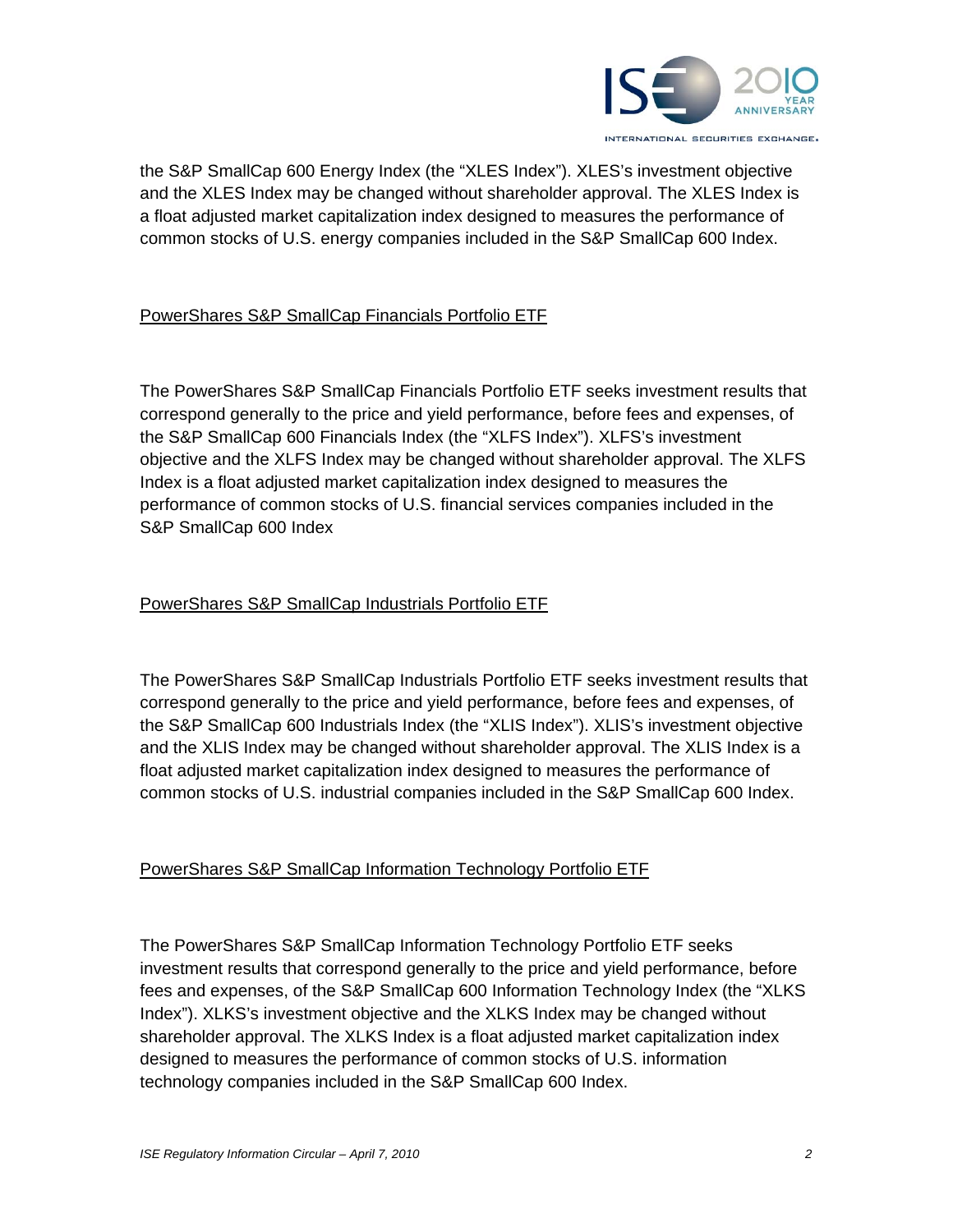

#### PowerShares S&P SmallCap Consumer Staples Portfolio ETF

PowerShares S&P SmallCap Consumer Staples Portfolio ETF seeks investment results that correspond generally to the price and yield performance, before fees and expenses, of the S&P SmallCap 600 Consumer Staples Index (the "XLPS Index"). XLPS's investment objective and the XLPS Index may be changed without shareholder approval. The XLPS Index is a float adjusted market capitalization index designed to measures the performance of common stocks of U.S. consumer staples companies included in the S&P SmallCap 600 Index.

#### PowerShares S&P SmallCap Utilities Portfolio ETF

PowerShares S&P SmallCap Utilities Portfolio ETF seeks investment results that correspond generally to the price and yield performance, before fees and expenses, of the S&P SmallCap 600 Utilities Index (the "XLUS Index"). XLUS's investment objective and the XLUS Index may be changed without shareholder approval. The XLUS Index is a float adjusted market capitalization index designed to measures the performance of common stocks of U.S. utility companies included in the S&P SmallCap 600 Index.

#### PowerShares S&P SmallCap Health Care Portfolio ETF

PowerShares S&P SmallCap Health Care Portfolio ETF seeks investment results that correspond generally to the price and yield performance, before fees and expenses, of the S&P SmallCap 600 Health Care Index (the "XLVS Index"). XLVS's investment objective and the XLVS Index may be changed without shareholder approval. The XLVS Index is a float adjusted market capitalization index designed to measures the performance of common stocks of U.S. healthcare companies included in the S&P SmallCap 600 Index.

#### PowerShares S&P SmallCap Consumer Discretionary Portfolio ETF

PowerShares S&P SmallCap Consumer Discretionary Portfolio ETF seeks investment results that correspond generally to the price and yield performance, before fees and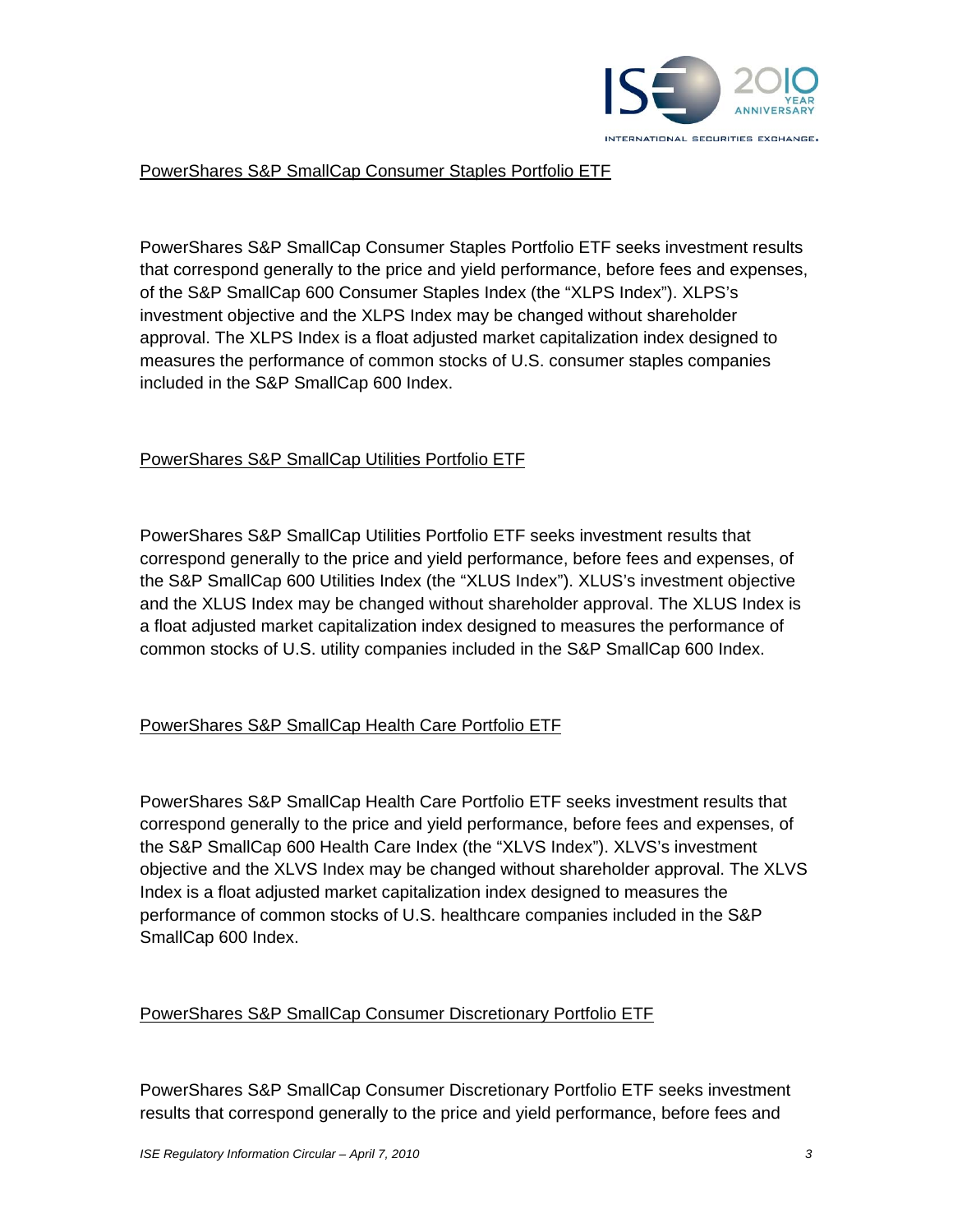

expenses, of the S&P SmallCap 600 Consumer Discretionary Index (the "XLYS Index"). XLYS's investment objective and the XLYS Index may be changed without shareholder approval. The XLYS Index is a float adjusted market capitalization index designed to measures the performance of common stocks of U.S. consumer discretionary companies included in the S&P SmallCap 600 Index.

Invesco Aim Distributors, Inc. serves as the investment advisor for the Funds. Bank of New York Mellon is the Administrator, Custodian, Fund Accounting and Transfer Agent for the Funds.

As described more fully in the Funds' prospectus ("Prospectus") and Statement of

Additional Information ("SAI"), the Funds will issue and redeem shares on a continuous basis at their net asset value ("NAV") only in large blocks of 50,000 shares (each, a "Creation Unit"). Only certain large institutional investors known as "Authorized Participants" may purchase or redeem Creation Units directly with the Funds at NAV. These transactions are usually in exchange for a basket of securities similar to the Funds' portfolio and an amount of cash. Except when aggregated in Creation Units, Shares of the Funds are not redeemable securities. Shareholders who are not Authorized Participants may not redeem shares directly from the Funds at NAV.

Dividends from net investment income, if any, are generally declared and paid quarterly by the Funds. Distributions of net realized securities gains, if any, generally are declared and paid once a year, but the Trust may make distributions on a more frequent basis for the Funds.

The Depository Trust Company ("DTC") will serve as securities depository for the Shares, which may be held only in book-entry form; stock certificates will not be issued. DTC, or its nominee, is the record or registered owner of all outstanding Shares.

The NAV per Share of each of the Funds will be determined as of the close of trading

(normally, 4:00 p.m. Eastern Time ("ET")) on each day that the Exchange is open for business (a "Business Day"). The NAV of each of the Funds is calculated by dividing the value of the net assets of each Fund (i.e.., the value of its total assets less total liabilities) by the total number of outstanding shares of each Fund, generally rounded to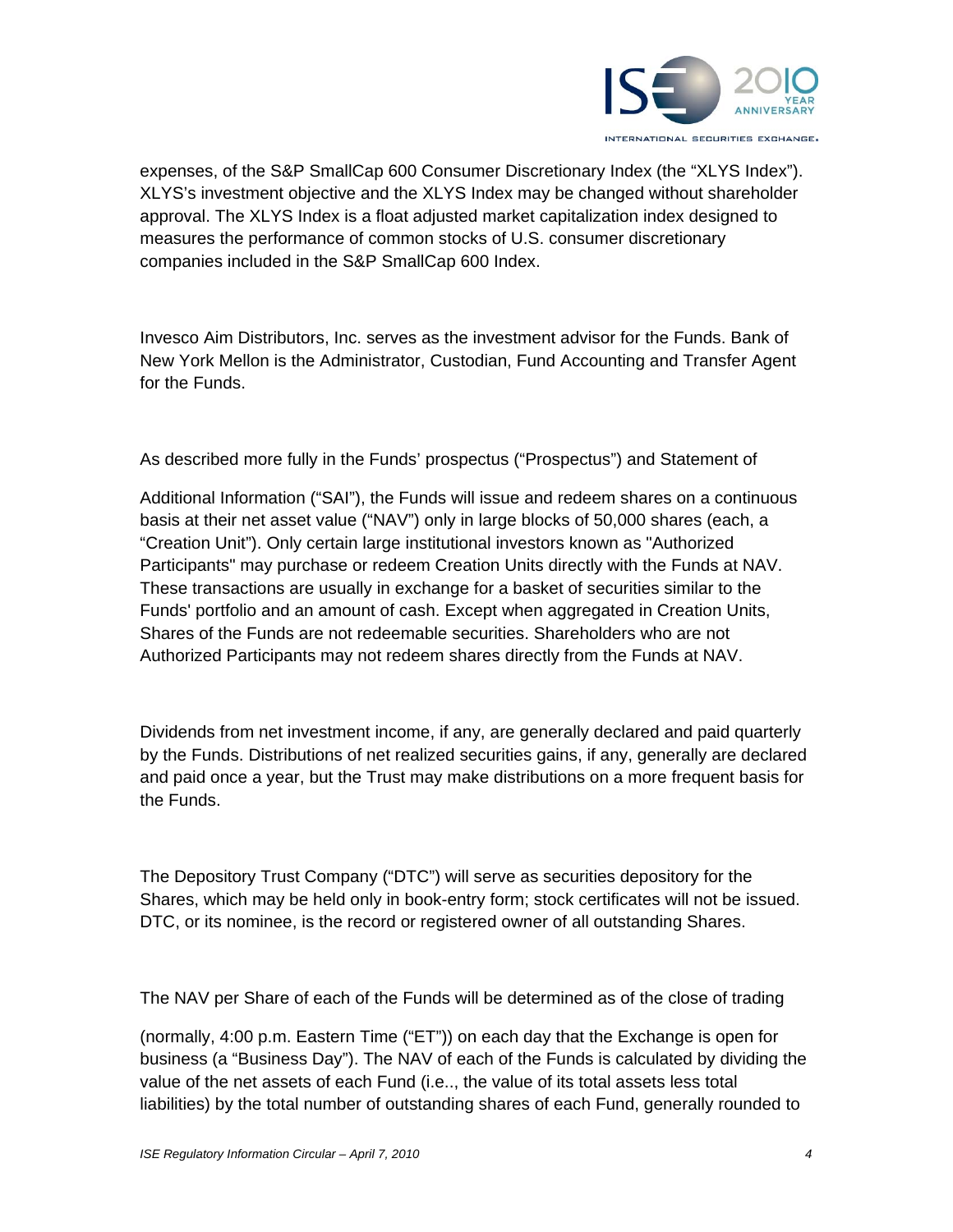

the nearest cent. NAV will be available from the Distributor and is also available to National Securities Clearing Corporation ("NSCC") participants through data made available from NSCC.

The Trust's registration statement describes the various fees and expenses for each of the Funds' Shares. For a more complete description of the Fund and the underlying index, visit www.invescopowershares.com.

### **Principal Risks**

Interested persons are referred to the Prospectus for a description of risks associated with an investment in the Funds. These risks include market risk, emerging market risk, non-correlation risk, replication management risk, small capitalization company risk, consumer discretionary sector risk, non-diversified fund risk, consumer staples sector risk, energy sector risk, financial services sector risk, healthcare sector risk, industrials sector risk, information technology sector risk, basic materials sector risk and utilities sector risk and the risk that the Funds' return may not match the return of its index for a number of reasons including the incursion by the Funds of operating expenses and costs not applicable to its index. In addition, as noted in the Prospectus, the Shares may trade at market prices that may differ from their NAV. The NAV of the Shares will fluctuate with changes in the market value of the Fund's holdings. The market prices of the Shares will fluctuate in accordance with changes in NAV as well as the supply and demand for the Shares.

### **Exchange Rules Applicable to Trading in the Shares**

The Shares are considered equity securities, thus rendering trading in the Shares subject to the Exchange's existing rules governing the trading of equity securities.

### **Trading Hours**

Trading in the Shares on ISE is on a UTP basis and is subject to ISE equity trading rules. The Shares will trade from 8:00 a.m. until 8:00 p.m. Eastern Time. Equity Electronic Access Members ("Equity EAMs") trading the Shares during the Extended Market Sessions are exposed to the risk of the lack of the calculation or dissemination of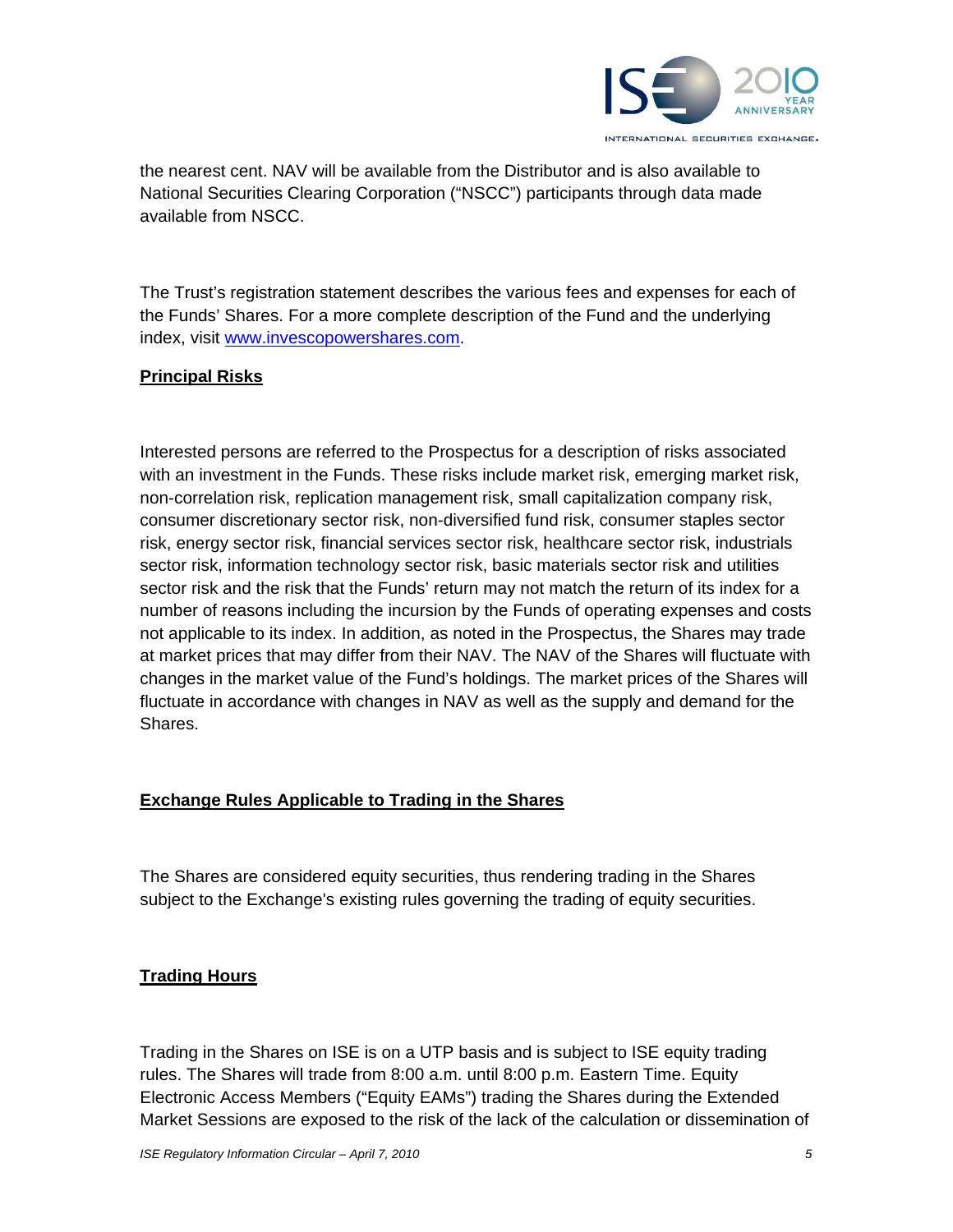

underlying index value or intraday indicative value ("IIV"). For certain derivative securities products, an updated underlying index value or IIV may not be calculated or publicly disseminated in the Extended Market hours. Since the underlying index value and IIV are not calculated or widely disseminated during Extended Market hours, an investor who is unable to calculate implied values for certain derivative securities products during Extended Market hours may be at a disadvantage to market professionals.

## **Trading Halts**

ISE will halt trading in the Shares in accordance with ISE Rule 2101(a)(2)(iii). The grounds for a halt under this Rule include a halt by the primary market because it stops trading the Shares and/or a halt because dissemination of the IIV or applicable currency spot price has ceased, or a halt for other regulatory reasons. In addition, ISE will stop trading the Shares if the primary market de-lists the Shares.

### **Delivery of a Prospectus**

Pursuant to federal securities laws, investors purchasing Shares must receive a prospectus prior to or concurrently with the confirmation of a transaction. Investors purchasing Shares directly from the Fund (by delivery of the Deposit Amount) must also receive a prospectus.

Prospectuses may be obtained through the Distributor or on the Fund's website. The Prospectus does not contain all of the information set forth in the registration statement (including the exhibits to the registration statement), parts of which have been omitted in accordance with the rules and regulations of the SEC. For further information about the Fund, please refer to the Trust's registration statement.

## **Exemptive, Interpretive and No-Action Relief Under Federal Securities Regulations**

The Commission has issued letters dated November 21, 2005 and October 24, 2006 (together, the "No- Action Letters") granting exemptive, interpretive and no-action relief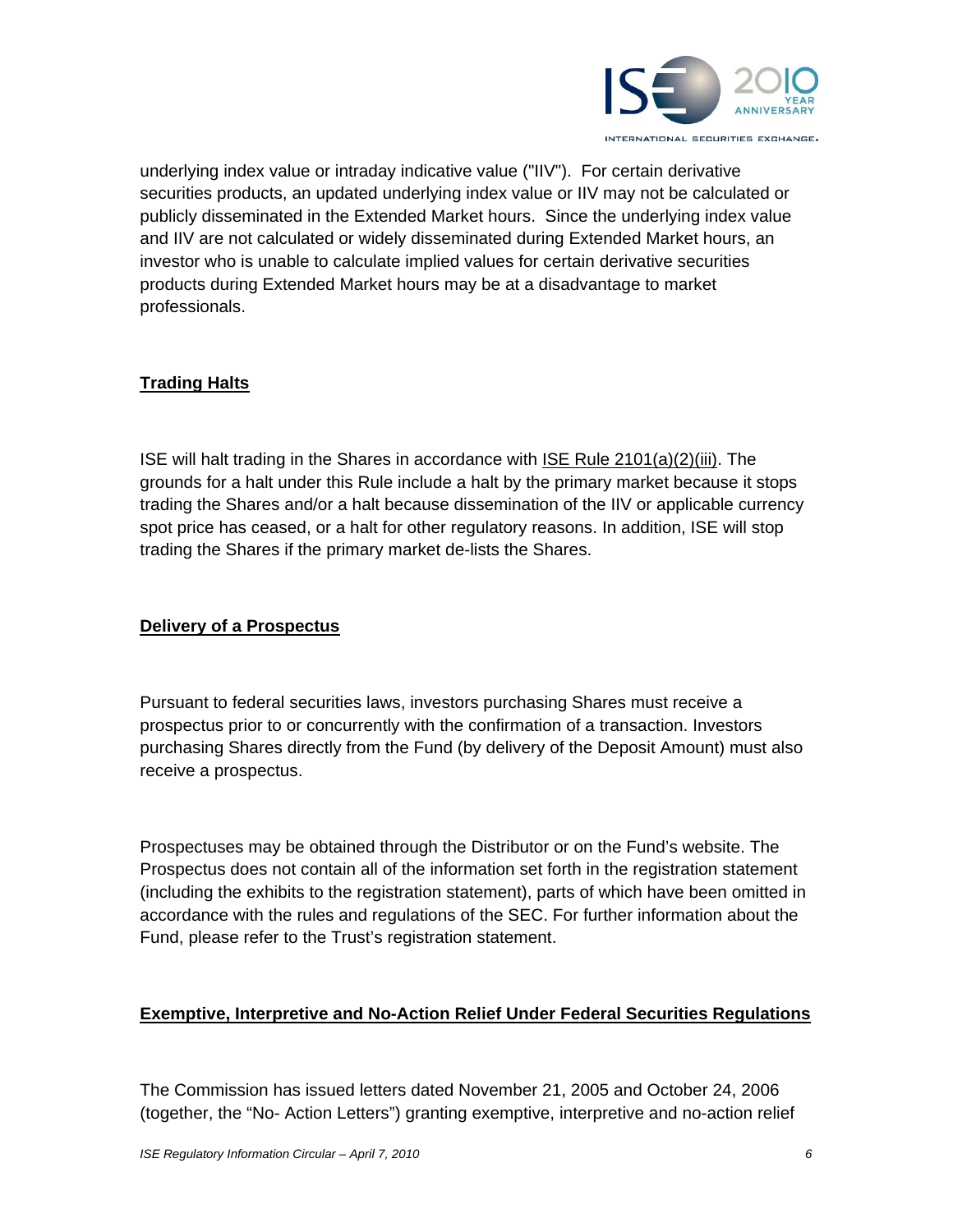

from certain provisions of and rules under the Securities Exchange Act of 1934 for exchange-traded funds listed and traded on a registered national securities exchange that meet certain criteria. Equity EAM's are referred to the full text of the No-Action Letters, available at www.sec.gov, for additional information.

## **Regulation M Exemptions**

Generally, Rules 101 and 102 of Regulation M prohibit any "distribution participant" and its "affiliated purchasers" from bidding for, purchasing, or attempting to induce any person to bid for or purchase any security which is the subject of a distribution until after the applicable restricted period, except as specifically permitted in Regulation M. The provisions of the Rules apply to underwriters, prospective underwriters, brokers, dealers, and other persons who have agreed to participate or are participating in a distribution of securities.

The Commission issued a No-Action Letter by which persons participating in a distribution of shares of a fund may engage in secondary market transactions in such shares during their participation in such a distribution, despite the requirements of from Rule 101 under Regulation M. In addition, the SEC has permitted persons who may be deemed to be participating in the distribution of shares of a fund (i) to purchase securities for the purpose of purchasing creation unit aggregations of fund shares and (ii) to tender securities for redemption in Creation Unit Aggregations. Further, the Commission has clarified that the tender of fund shares to the Fund for redemption does not constitute a bid for or purchase of any of the Funds' securities during the restricted period of Rule 101. The Commission has issued a No-Action Letter to paragraph (e) of Rule 102 under Regulation M which allow the redemption of fund shares in creation unit aggregations during the continuous offering of shares.

# **Customer Confirmations for Creation or Redemption of Fund Shares (SEC Rule 10b-10)**

Broker–dealers who handle purchases or redemptions of Fund shares in Creation Units for customers will be permitted to provide such customers with a statement of the number of Creation Unit Aggregations created or redeemed without providing a statement of the identity, number and price of shares of the individual securities tendered to the Fund for purposes of purchasing creation unit aggregations ("Deposit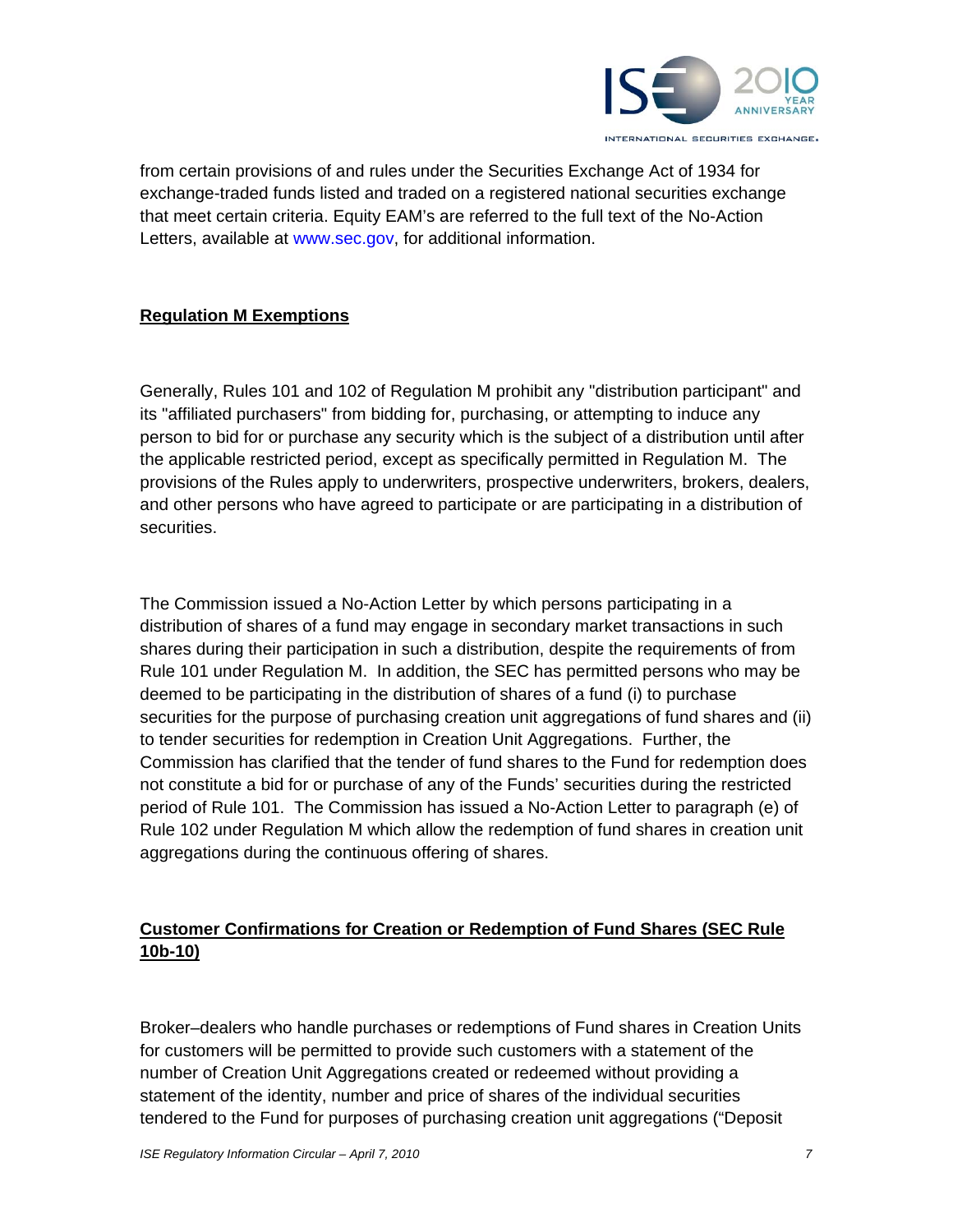

Securities") or the identity, number and price of shares to be delivered by the Trust to the redeeming holder ("Redemption Securities"). The composition of the securities required to be tendered to the Fund for creation purposes and of the securities to be delivered on redemption will be disseminated each business day and will be applicable to requests for creations or redemption, as the case may be, on that day. This exemptive relief under Rule 10b-10 with respect to creations and redemptions is subject to the following conditions:

- 1) Confirmations to customers engaging in creations or redemptions must state that all information required by Rule 10b-10 will be provided upon request;
- 2) Any such request by a customer for information required by Rule 10b-10 will be filed in a timely manner, in accordance with Rule 10b-10(c);
- 3) Except for the identity, number and price of shares of the component securities of the Deposit Securities and Redemption Securities, as described above, confirmations to customers must disclose all other information required by Rule 10b-10(a).

## **SEC Rule 14e-5**

The Commission has permitted any person acting as a dealer-manager of a tender offer for a component security of fund (1) to redeem fund shares in creation unit aggregations from the issuer that may include a security subject to such tender offer and (2) to purchase fund shares during such tender offer. In addition, a No-Action has been issued under Rule 14e-5 states that if a broker-dealer acting as a dealer-manager of a tender offer for a security of the Fund purchases or arranges to purchase such securities in the secondary market for the purpose of tendering such securities to purchase one or more creation unit aggregations of shares, it must be made in conformance with the following:

i. such bids or purchases are effected in the ordinary course of business, in connection with a basket of 20 or more securities in which any security that is the subject of a distribution, or any reference security, does not comprise more than 5% of the value of the basket purchased; or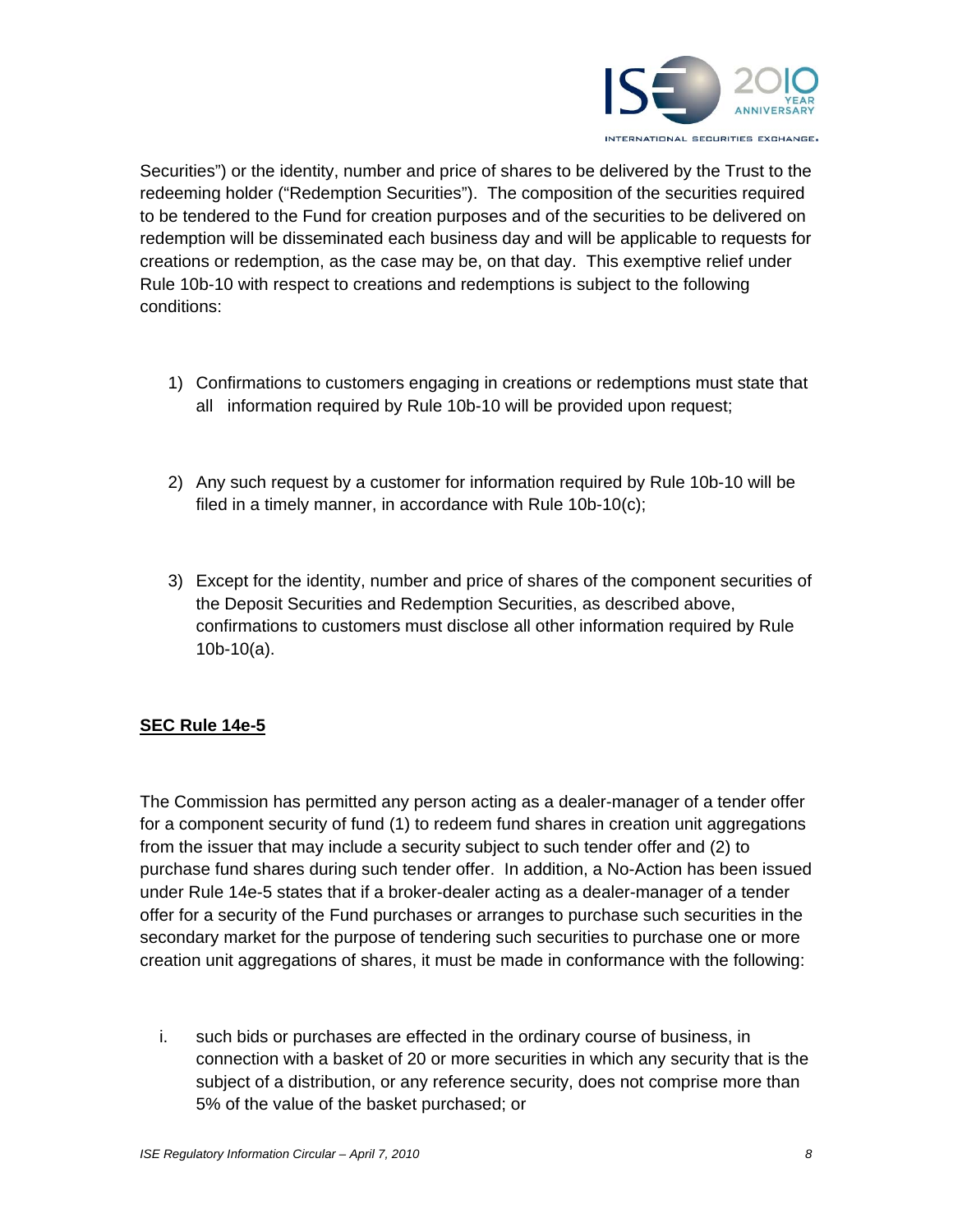

- ii. purchases are effected as adjustments to such basket in the ordinary course of business as a result of a change in the composition of the underlying index; and
- iii. such bids or purchases are not affected for the purpose of facilitating such tender offer.

### **Section 11(d)(1); SEC Rules 11d1-1 and 11d1-2**

Section 11(d)(1) of the Act generally prohibits a person who is both a broker and a dealer from effecting any transaction in which the broker-dealer extends credit to a customer on any security which was part of a new issue in the distribution of which he participated as a member of a selling syndicate or group within thirty days prior to such transaction. The Commission has clarified that Section 11(d)(1) does not apply to broker-dealers that are not authorized participants (and, therefore, do not create creation unit aggregations) that engage in both proprietary and customer transactions in shares of a fund in the secondary market, and for broker-dealer authorized participants that engage in creations of creation unit aggregations. This relief is subject to specific conditions, including the condition that such broker-dealer (whether or not an authorized participant) does not, directly or indirectly, receive from the fund complex any payment, compensation or other economic incentive to promote or sell the shares of a fund to persons outside the fund complex, other than non-cash compensation permitted under NASD Rule 2830 (I)(5)(A), (B) or (C). See letter dated November 22, 2005 from Brian A Bussey, Assistant Chief Counsel, SEC Division of Market Regulation, to Barclays Global Investors, N.A., dated November 22, 2005. The Commission has issued a No-Action Letter under Section 11(d)(1) of the Act states that broker-dealers may treat shares of a fund, for purposes of Rule 11d1-2, as "securities issued by a registered open-end investment company as defined in the Investment Company Act" and thereby extend credit or maintain or arrange for the extension or maintenance of credit on shares that have been owned by the persons to whom credit is provided for more than 30 days, in reliance on the exemption contained in the rule.

### **SEC Rule 15c1-5 and 15c1-6**

The Commission has issued a No-Action letter with respect to Rule 15c1-5 and Rule 15c1-6 as to the required disclosure of control by a broker or dealer with respect to creations and redemptions of fund shares and secondary market transactions therein.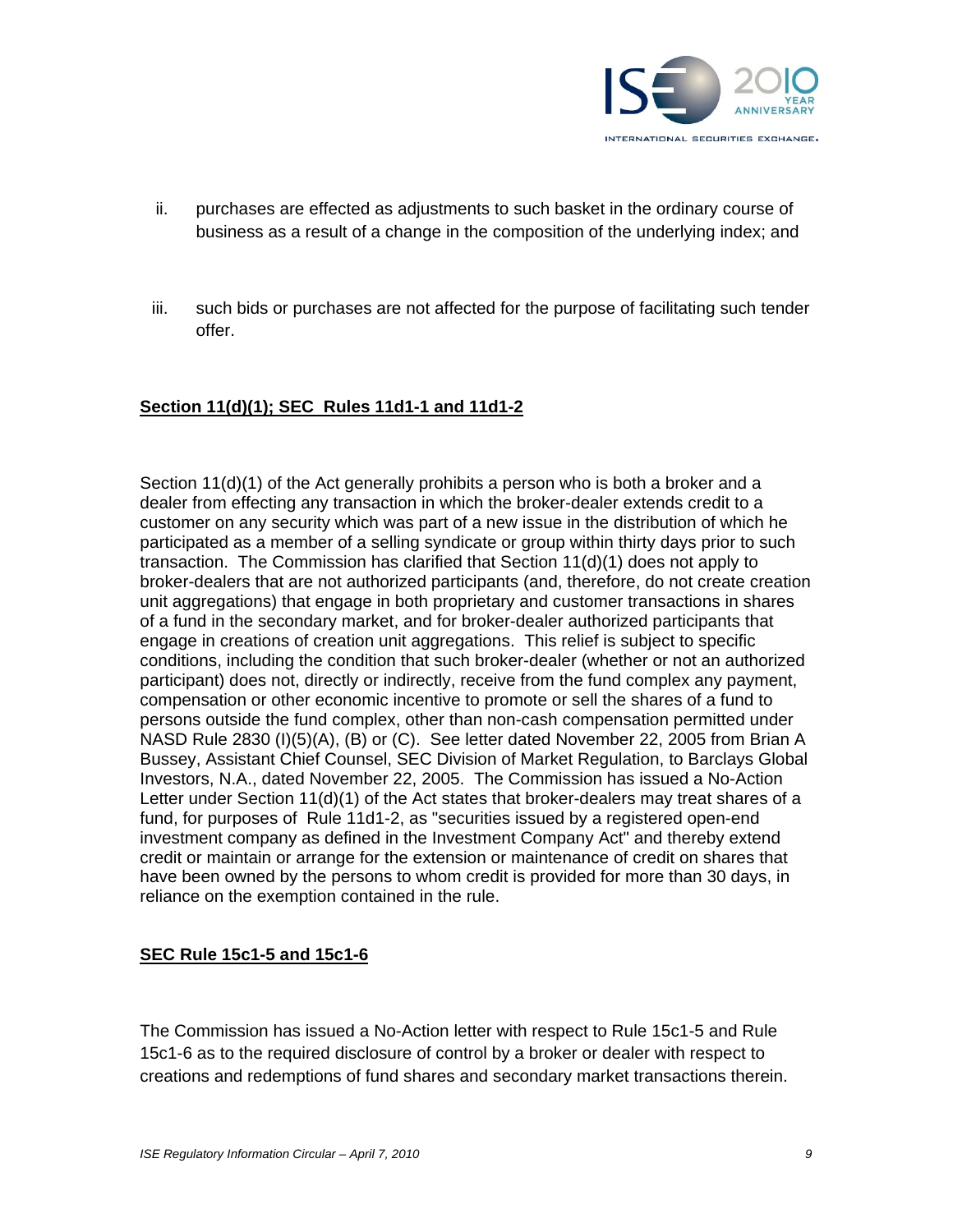

**This Regulatory Information Circular is not a statutory Prospectus. Equity EAMs should consult the Trust's Registration Statement, SAI, Prospectus and the Fund's website for relevant information.**